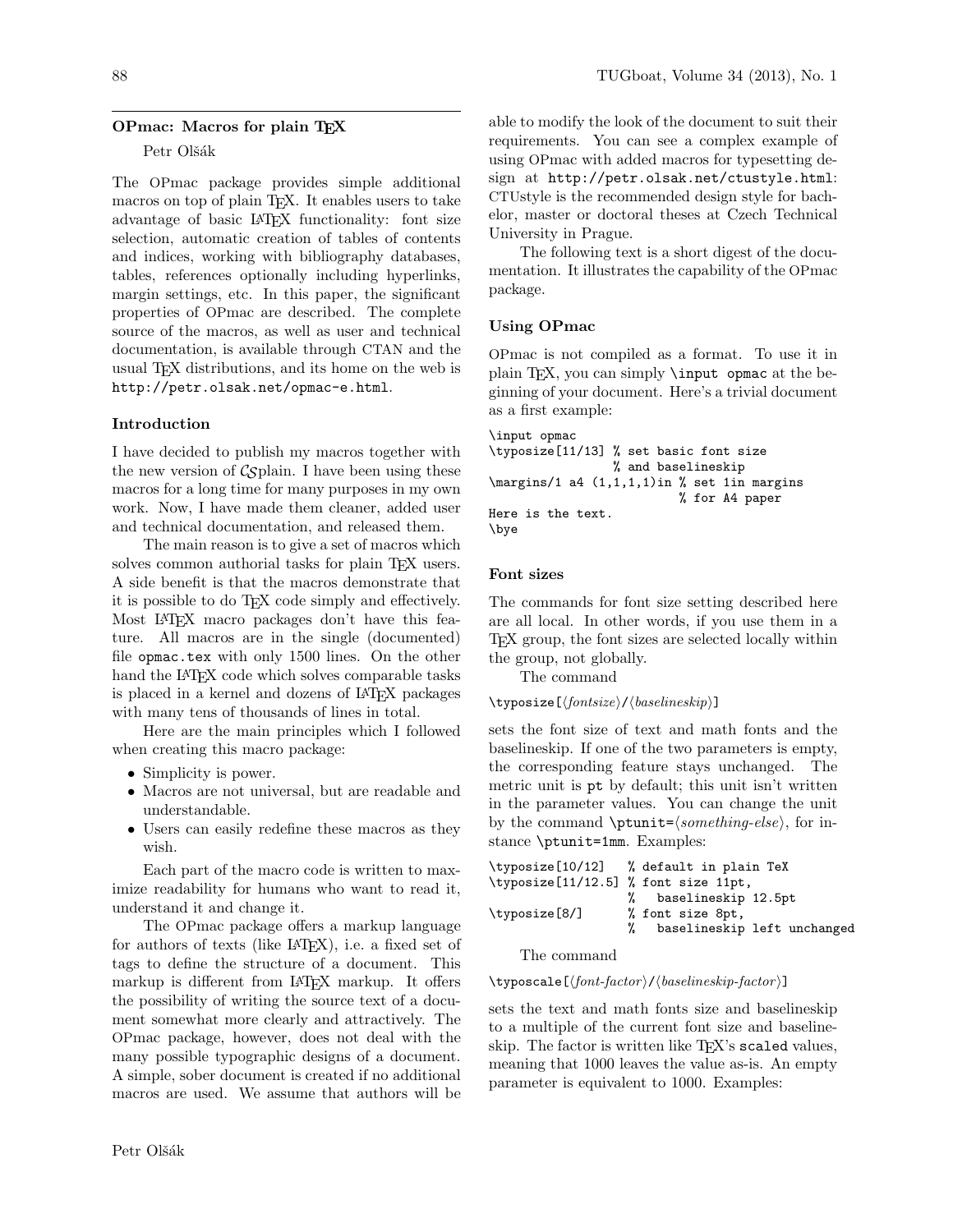| \typoscale[800/800] | % fonts and baselineskip                       |
|---------------------|------------------------------------------------|
|                     | % re-sized to 80%                              |
|                     | \typoscale[\magstep2/] % fonts bigger by 1.44x |

The sizes declared by these macros (for example in titles) are relative to the basic size selected for the font (this may be an arbitrary size, not only 10pt).

The size of the current font can be changed with the command  $\theta$  (thefontsize  $[ \{font-size \}]$  or rescaled with  $\theta[\frac{factor}{].$  These macros do not change the math font sizes or the baselineskip.

The commands \resizefont, \regfont and \resizeall are available for generally resizing fonts. They're described in the companion article on  $\mathcal{C}\mathcal{S}$ plain (pp. 83–87), but can be used with OPmac alone;  $\mathcal{C}_{\mathcal{S}}$  plain need not be the format. The best design size of the font for desired size is used. For example, with Computer Modern, \typosize[18/] selects the font cmr17 at 18pt.

## Parts of the document

A document can be titled and divided into chapters, sections and subsections, The parameters have to be ended with an empty line (no braces are used):

| \tit Document title                                 | $\langle empty\ line\rangle$ |
|-----------------------------------------------------|------------------------------|
| \chap Chapter title                                 | $\langle empty\ line\rangle$ |
| \sec Section title                                  | $\langle empty\ line\rangle$ |
| \secc Subsection title $\langle empty\ line\rangle$ |                              |

Chapters are numbered with one number, sections by two numbers ( $\langle chapter \rangle$ ).  $\langle section \rangle$  and subsections by three numbers (similarly). If there are no chapters then sections have only one number and subsections two.

The design of the chapter etc. titles are implemented in the macros \printchap, \printsec and \printsecc. Users can simply change these macros to get their desired output.

The first paragraph after the title of chapter, section and subsection is not indented by default; giving \let\firstnoindent=\relax makes all paragraphs indented.

If a title is long enough, it breaks across multiple lines. It is better to explicitly give the breakpoints because TEX cannot interpret the meaning of the title. Users can insert the  $\n\lambda$  (meaning newline) macro to specify the breakpoints.

#### Other numbered objects

Apart from chapters, sections and subsections, there are other automatically-numbered objects: equations and captions for tables and figures.

If \eqmark is given as the last element in a math display then this equation is numbered. The format is one number in brackets. This number is reset in each section.

In displays using \eqalignno, \eqmark can be given in the last column before  $\csc$ . For example:

```
\eqalignno{
    a^2+b^2 &= c<sup>2</sup> \cr
            c k = \sqrt{a^2+b^2} & \equiv \frac{c}{r}
```
The next numbered object is captions; these are tagged with \caption/t for tables and \caption/f for figures. Example:

```
\hfil\table{rl}{
   age & value \crl\noalign{\smallskip}
   0--1 & unmeasurable \cr
   1--6 & observable \cr
   6--12 & significant \cr
  12--20 & extreme \cr
  20--40 & normal \cr
  40--60 & various \cr
  60--$\infty$ & moderate}
\par\nobreak\medskip
\caption/t The relationship of
   computer-dependency to age.
```
This example produces:

| age       | value        |
|-----------|--------------|
| $0 - 1$   | unmeasurable |
| $1 - 6$   | observable   |
| $6 - 12$  | significant  |
| $12 - 20$ | extreme      |
| $20 - 40$ | normal       |
| 40–60     | various      |
|           | moderate     |

Table 2.3 The relationship of computerdependency to age.

The word "Table" followed by a number is added by the macro \caption/t. The macro \caption/f creates the word figure. The caption text is centered. If it occupies multiple lines then the last line is centered.

The added word (table, figure) depends on the value of the \language register. OPmac implements the mapping from \language numbers to languages and the mapping from languages to the generated words.

To make the table or figure a floating object, you can use the plain TFX macros \midinsert, \topinsert and \endinsert.

A \label[ $\langle label \rangle$ ] command preceding the automatically-numbered object allows symbolic referencing to the object. The reference commands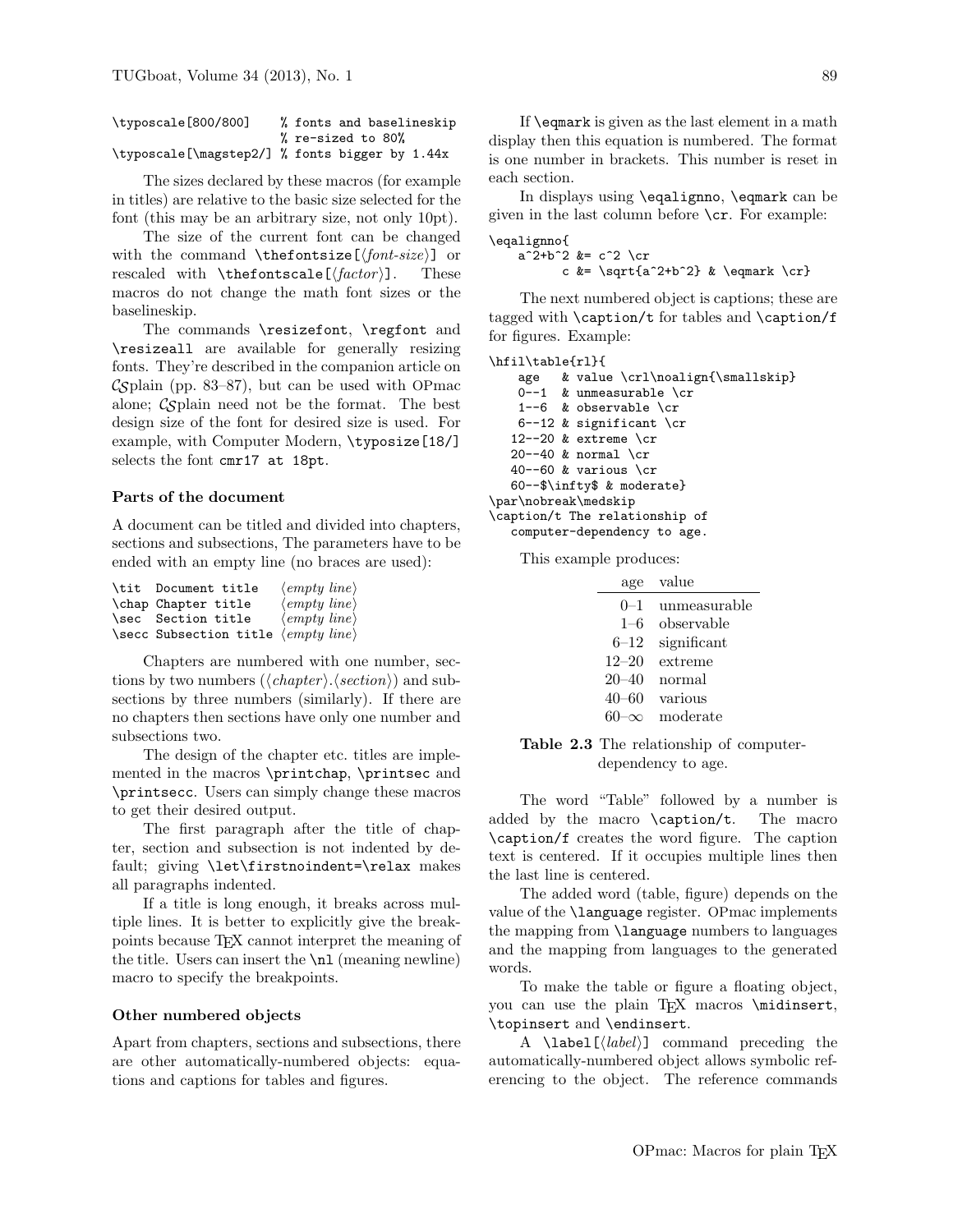are  $\text{ref}(\text{label})$  (for the value of the number) and  $\sqrt{label}$  (for the page number). Example:

```
\label[beatle] \sec About The Beatles
...
\label[comp-dependence]
\hfil\table{rl}{...} % the table
\caption/t The relationship of
    computer-dependency to age.
...
\label[pythagoras]
$ $ a^2 + b^2 = c^2 \qquad \
```
Now we can point to the section~\ref[beatle] on the page~\pgref[beatle] or write about the equation~\ref[pythagoras]. Finally there is an interesting Table~\ref[comp-dependence].

#### Lists

A list of items is surrounded by \begitems and \enditems commands. The asterisk (\*) is active within this environment and it starts one item. The item style can be chosen by \style parameter written after \begitems:

```
\style o % small bullet
\style 0 % big bullet (default)<br>\style - % hyphen char
          % hyphen char
\style n % numbered 1., 2., 3., ...
\style N % numbered 1), 2), 3), ...
\style i % roman numerals (i), (ii), (iii), ...
\style I % Roman numerals I, II, III, ...
\style a % lettered a), b), c), ...
\style A % Lettered A), B), C), ...
\style x % small rectangle
\style X % big rectangle
```
Another style can be defined with the command  $\setminus$ sdef{item: $\langle style \rangle$ }{ $\langle text \rangle$ }. The default style can be redefined with  $\det\normal{ \text{ } \text{ } t}$ . List environments can be nested. Each new level of item is indented by next multiple of \iindent which is set to \parindent by default.

#### Table of contents

The \maketoc command prints a table of contents of all \chap, \sec and \secc titles used in the document. The text is read from an external file, so you have to run TEX more than once (typically three times if the table of contents is at the beginning of the document).

A section name for the table of contents itself is not printed. The usage of \chap or \sec isn't recommended here because the table of contents is typically not referenced to itself. You can print the unnumbered (and unreference-able) title with the code:

\def\thesecnum{} \printsec{\unskip Table of Contents} \maketoc

The titles of chapters etc. are written to an external file and then read from this file in a subsequent run of TEX. This technique can create problems when a somewhat complicated macro is used in a title. OPmac solves this problem in a different way than IAT<sub>EX</sub>: users declare the problematic macro as "robust" via an \addprotect\macro declaration. The \macro itself cannot be redefined. The common macros used in OPmac which are likely to occur in titles are already declared in this way.

### Making an index

An index can be included in a document with the \makeindex macro. No external program is needed: the alphabetical sorting is done inside TEX at the macro level.

The \ii command (insert to index) declares the following word, terminated by a space, as the index item. This declaration is represented as an invisible atom on the page connected to the next visible word. The page number of the page where this atom occurs is listed in the index entry. So you can type:

```
The \ii resistor resistor is a passive
electrical component ...
```
You can avoid doubling the word by using **\iid** instead \ii:

```
The \iid resistor is a passive
electrical component ...
Now we'll deal with the \iid resistor .
```
As shown, a period or comma has to be separated from the word by a space when **\iid** is used. This space (before the punctuation) is removed by the macro in the current text.

If you need to have an actual space in an index entry, use "<sup>\*\*</sup>". For example:

```
\ii linear~dependency Linear dependency of ...
```
Multiple-word entries are often organized in the index in the format (for example):

linear dependency 11, 40–50 — independence  $12, 42-53$ — space 57, 76 — subspace 58

To do this you have to declare the parts of the words with the / separator. Example:

```
{\bf Definition.}
\ii linear/space,vector/space
{\em Linear space} (or {\em vector space}) is ...
```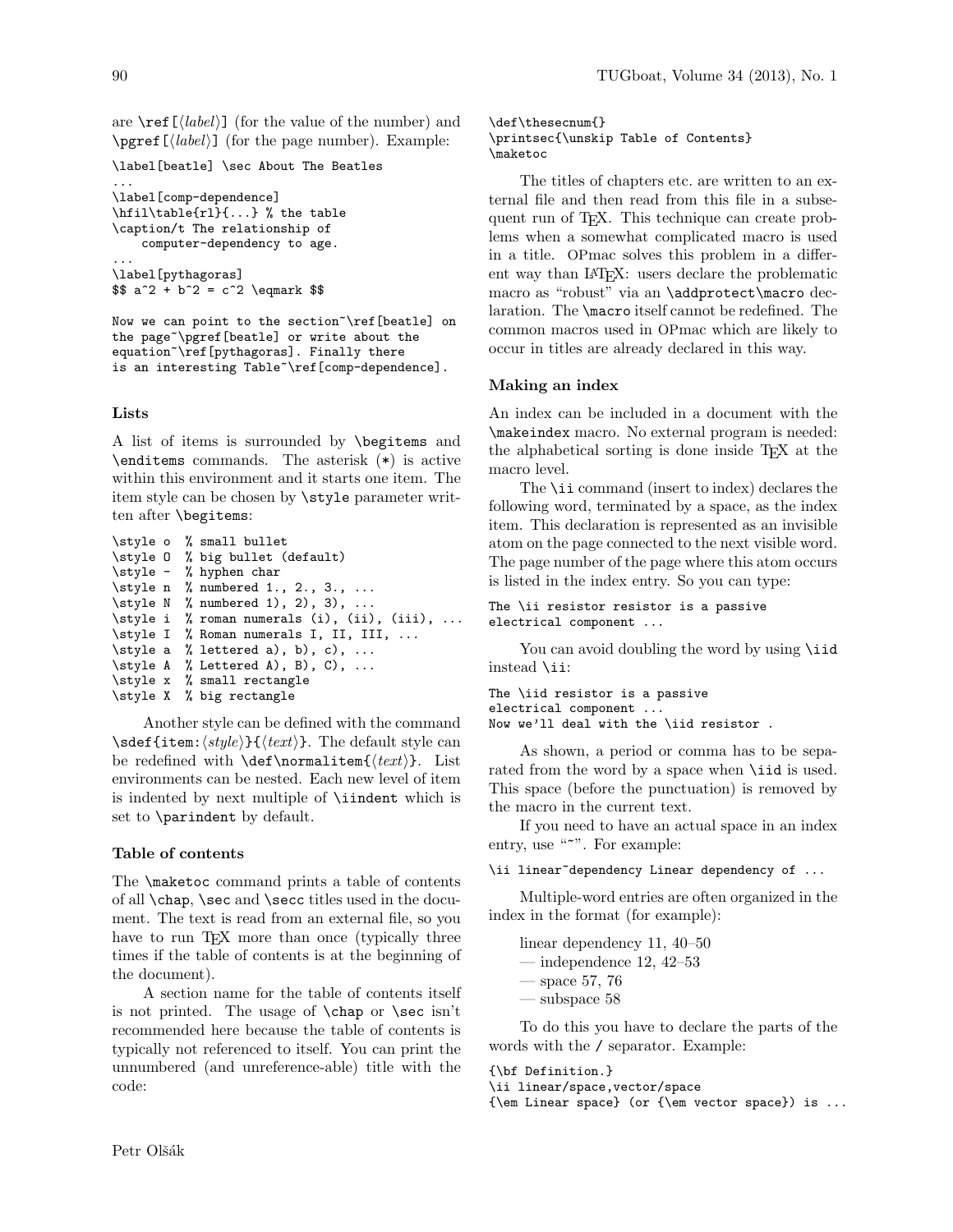The number of parts in one index entry is unlimited. You can save typing via commas in the \ii parameter: the previous example is equivalent to \ii linear/space \ii vector/space.

Another need is to propagate to the index the "reversed" terms; e.g. given linear/space, you also want to index space/linear. You can do this conveniently with the shorthand ,@ at the end of the \ii parameter. For example:

#### \ii linear/space,vector/space,@

is equivalent to:

```
\ii linear/space,vector/space
\ii space/linear,space/vector
```
The \makeindex macro creates the list of alphabetically sorted index entries with no section title and without using multiple columns. OPmac provides another macro for multi-column typesetting:

```
\begin{cases} \text{number of columns} \end{cases}\langle \text{text}\rangle\endmulti
```
The columns will be balanced. The index title can be printed with \sec. So an index in an OPmac document might look like this:

```
\sec Index\par
\begmulti 3 \makeindex \endmulti
```
Only "pure words" can be propagated to the index with the \ii command; there cannot be any macros, TEX primitives, math selectors etc. OPmac provides another way for create such complex index entries: use a "plain text equivalent" as the \ii parameter, and map this equivalent to the desired TEX word which is printed in the index with the \iis command. Here's an example:

```
The \ii chiquadrat $\chi$-quadrat method is
...
If the \ii relax |\relax| command is used
then \TeX\ is relaxing.
...
\iis chiquadrat {$\chi$-quadrat}
\iis relax {{\tt \char'\\relax}}
...
```
The **\iis**  $\langle equivalent \rangle$   $\{\langle text \rangle\}$  creates one entry in the "dictionary of the exceptions". The sorting is done by  $\langle \text{equivalent} \rangle$ , while  $\langle \text{text} \rangle$  is printed in the index entry list.

Czech/Slovak standard alphabetical sorting is used if the \language register is set to the Czech or Slovak hyphenation patterns when \makeindex is in progress. (The main difference from English sorting is that "ch" is treated as one character between "h" and "i".)

#### Colors

The color selection macros work only if a pdfT<sub>F</sub>Xlike engine is used. OPmac provides a small number of color selectors: \Blue, \Red, \Brown, \Green, \Yellow, \White, \Grey, \LightGrey and \Black. Users can define more such selectors by setting the CMYK components. For example:

#### \def\Orange{\setcmykcolor{0 0.5 1 0}}

The selectors change the color of the text and of lines with a thickness larger than 1bp. If \linecolor immediately precedes the color selector then the lines with a thickness less than or equal to 1bp are colored. This is a second independent color setting.

The color selectors work globally starting on the current page. If the colored text continues to the next page, the color is correctly set on the following  $page(s)$  after a second run of T<sub>E</sub>X, because this event is implemented via external file. Users can also write \localcolor inside a group. This command saves the current color and restores it after the group is completed. By default, it is assumed that the group corresponds to the boundary of a box which cannot break across pages. If this is not true, \longlocalcolor can be used instead of \localcolor. A basic example:

```
\Red the text is red
\hbox{\localcolor \Blue here is blue
  {\localcolor \Green and green}
 restored blue \Brown and brown}
now the text is red again.
```
A more usable example follows. Let's define a macro which creates colored text on a colored background, to be used like this:

\coloronhbackgroundihforegroundi{htexti}

Such a macro can be defined and used like this:

\def\coloron#1#2#3{% \setbox0=\hbox{#3}\leavevmode {\localcolor \rlap{#1\strut\vrule width\wd0}% #2\box0}}

\coloron\Yellow\Brown{Brown text on a yellow background}

#### PDF hyperlinks and outlines

If the command

 $\hbox{\texttt{color-int}}{\dot{color-ext}}$ 

is used at the beginning of the file, then the following are hyperlinked when PDF output is used: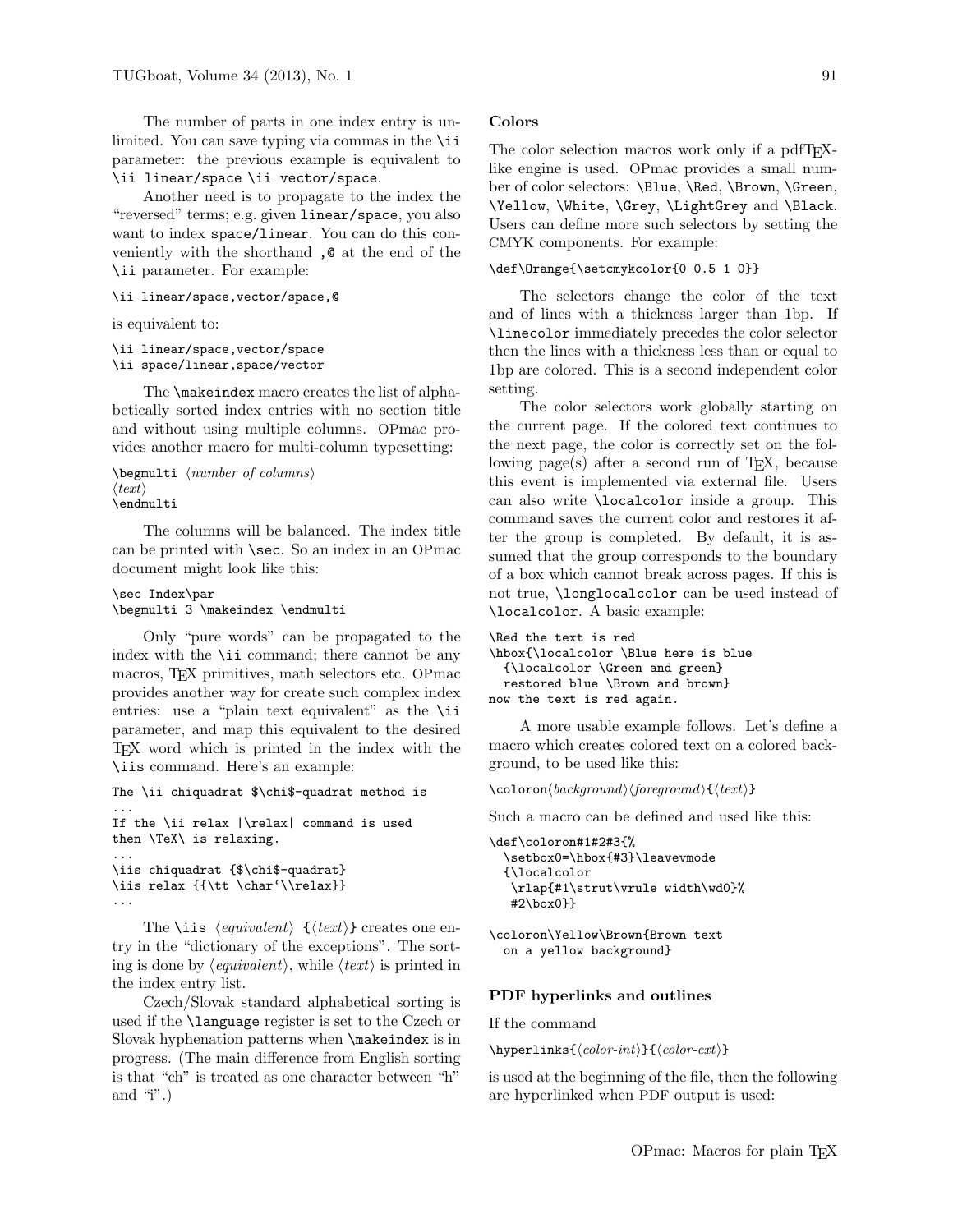- numbers generated by \ref or \pgref,
- numbers of chapters, sections and subsections in the table of contents,
- numbers or marks generated by \cite command (bibliography references),
- texts printed by **\url** command.

The last object is an external link and it is colored by  $\langle color\text{-}ext\rangle$ . Others links are internal and they are colored by  $\langle color\text{-}int\rangle$ . Example:

## \hyperlinks \Blue \Green % internal links blue, % URLs green.

You can use another method of marking active links: frames which are visible in the PDF viewer but invisible when the document is printed. To do this, define the macros \pgborder, \tocborder, \citeborder, \refborder and \urlborder to be the RGB color value (a triple) to use. Examples:

| \def\tocborder{1 0 0} % links in toc:         |               |  |
|-----------------------------------------------|---------------|--|
|                                               | % red frame   |  |
| \def\pgborder{0 1 0} % links to pages:        |               |  |
|                                               | % green frame |  |
| \def\citeborder{0 0 1} % links to references: |               |  |
|                                               | % blue frame  |  |

By default these macros are not defined, so no frames are created.

There are "low level" commands to create the links. You can specify the destination of an internal link with  $\dest[\langle type \rangle:\langle label \rangle]\{\langle height \rangle\}.$  Active text linked to the \dest can be created with  $\langle type \rangle:\langle label \rangle \exists \{\langle color \rangle\} \exists \langle text \rangle\}.$  The  $\langle type \rangle$ parameter is one of toc, pg, cite, ref or one userdefined for your purposes. The  $\langle height \rangle$  parameter gives the vertical distance between the actual destination point and the current baseline.

The **\url** macro prints its parameter in the **\tt** font and inserts potential breakpoints (after slash or dot, for example). If the \hyperlinks declaration is used then the parameter is treated as an external url link. An example: \url{http://www.olsak.net}.

The PDF format also provides for "outlines" which are notes placed in a special frame of a PDF viewer. These notes are usually managed as a structured and hyperlinked table of contents of the document. The command \outlines{ $\{level\}$ } creates such an outline from the table of contents data in the document. The  $\langle level \rangle$  parameter gives the default level of opened outlines. Deeper levels can be opened by (typically) clicking on the triangle symbol after that.

The command \insertoutline{ $\text{\textit{text}}$ } inserts next entry into "outlines" at the main level 0. This entry can be placed before table of contents (created by \outlines) or after it.

# Verbatim

Display verbatim text in OPmac is surrounded by the \begtt and \endtt pair. Inline verbatim is tagged (before and after) by a character declared with  $\text{textchar}(char)$ . For example \activettchar| makes the | character do inline verbatim markup, as in the TUGboat style.

If the numerical register \ttline is set to a non-negative value then display verbatim numbers the lines. The first line is numbered  $\tilde{}$ ttline+1 and when the verbatim display ends, the \ttline value is equal to the number of last line printed. The next \begtt...\endtt environment will continue the line numbering. OPmac sets \ttline=-1 by default.

The indentation of lines in display verbatim is controlled by the \ttindent register. This register is set to \parindent at the time opmac.tex is read. Users should change its value as desired, e.g. if \parindent is changed after opmac.tex is read.

The \begtt starts a group in which the catcodes are changed. Then the \tthook macro is run. This macro is empty by default; users can control fine behavior with it. For example, more catcodes can be reset here. To define an active character in \tthook, you can use \adef as in this example:

```
\def\tthook{\adef!{?}\adef?{!}}
\begtt
Each occurrence of the exclamation mark
will be changed to the question mark
and vice versa. Really? You can try it!
\endt.t.
```
The **\adef** command sets its parameter as active after the body of **\tthook** is read. So you need not worry about active definitions beforehand.

Here are some tips for global \tthook definitions:

```
% setting font size for verbatim:
\def\tthook{\typosize[9/11]}
    % each listing is numbered from 1:
\def\tthook{\ttline=0}
    % visible spaces:
\def\tthook{\adef{ }{\char'\ }}
```
You can print a verbatim listing of an external file with the \verbinput command. Examples:

```
% whole file program.c is printed:
\verbinput (-) program.c
   % only lines 12-42:
\verbinput (12-42) program.c
   % from beginning to line 60:
\verbinput (-60) program.c
   % from line 61 to the end:
\verbinput (61-) program.c
   % starting at line 70, only 10 lines printed:
```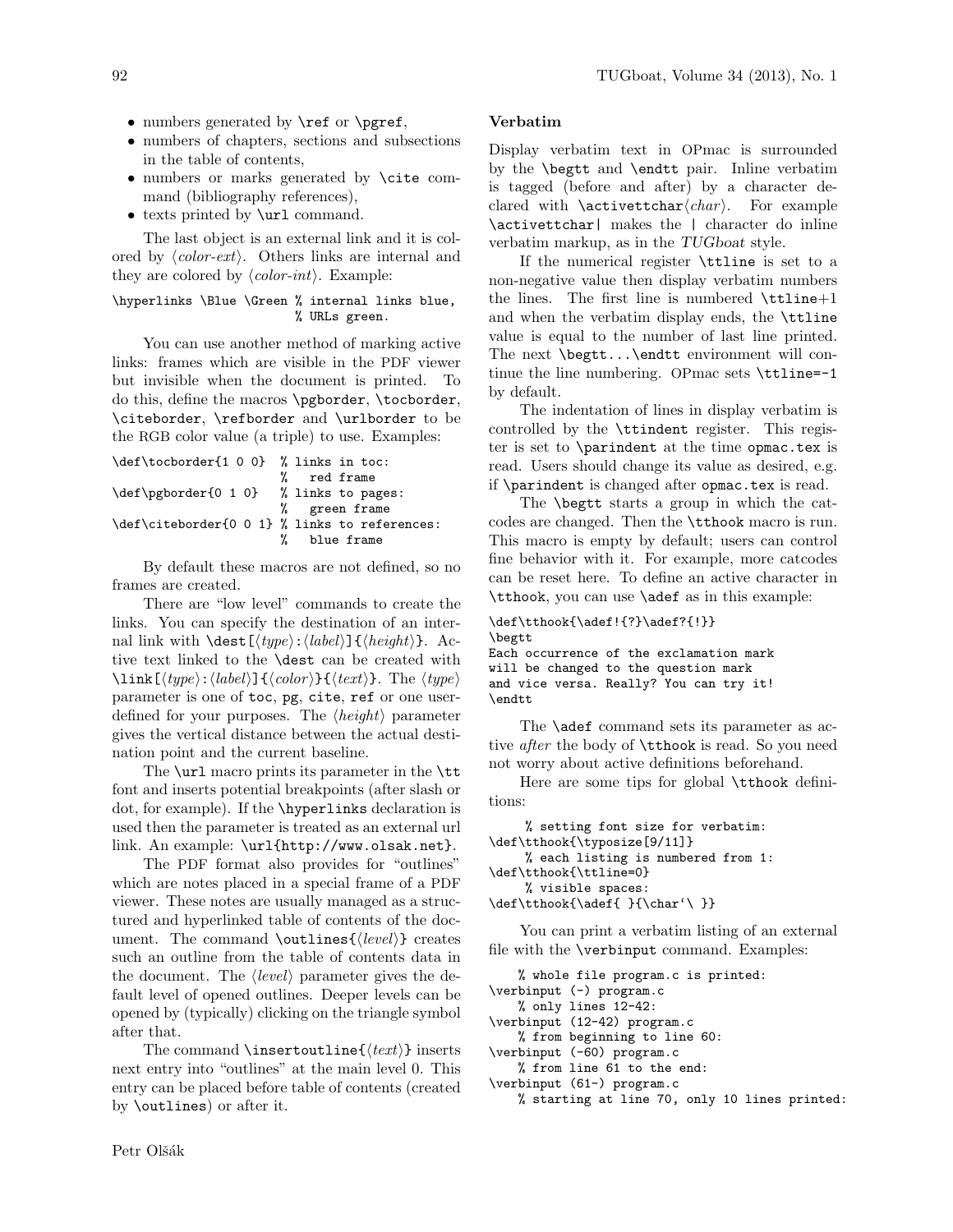```
\verbinput (70+10) program.c
    % from last line read, print 10 more lines:
\verbinput (+10) program.c
   % from last line read, skip 5, print 7:
\verbinput (-5+7) program.c
    % from last line read to the end:
\verbinput (+) program.c
```
The \ttline influences the line numbering in the same way as the \begtt...\endtt environment. If \ttline=-1 then real line numbers are printed; this is the default. If  $\tt \tilde{$  then no line numbers are printed.

The \verbinput output can be controlled by \tthook and \ttindent, also just as with \begtt...\endtt.

#### Tables

The macro  $\table{declaration}{\ddot{d}atan}$  provides  $\langle declaration \rangle$  similar to LATEX: you can use the letters l, r, and c, with each letter declaring one column aligned to left, right, center respectively. These letters can be combined with the "|" character to create a vertical line.

The command **\cr** ends a row as usual. OPmac defines the following similar commands:

- \crl ends the row, with a horizontal line after.
- \crli is like \crl, but the horizontal line doesn't intersect any vertical double lines.
- \crlli is like \crli, but horizontal line is doubled.

Basic example:

```
\label{||cl|} \table{||lc|r||}{ \crl
  Month & commodity & price \crli
                               \tskip.5ex
  January & notebook & \$ 700 \cr
  February & skateboard & \ 100 \crJuly & yacht & k\$ 170 \crl}
```
which generates the following result:

| Month    | commodity  | price   |
|----------|------------|---------|
| January  | notebook   | \$700   |
| February | skateboard | \$100   |
| July     | vacht      | k\$ 170 |

The  $\text{tskip}(dimension)$  command adds  $\text{dimension}$ vertical space after the current row, more or less like  $\nabla \text{ }\text{limen}\}$  but without creating interruptions in vertical lines.

The configuration macros for \table are shown in the following, with their default values:

```
% left material in each column:
\def\tabiteml{\enspace}
     % right material in each column:
\def\tabitemr{\enspace}
     % strut inserted in each line:
```

```
\def\tabstrut{\strut}
    % space between double vertical line:
\def\vvkern{1pt}
    % space between double horizontal line:
\def\hhkern{1pt}
    If you do
```
\def\tabiteml{\$\enspace}\def\tabitemr{\enspace\$}

then  $\theta$  acts like LAT<sub>EX</sub>'s array environment.

The command  $\frac{\text{text}}{ }$  makes a frame around  $\langle text \rangle$ . You can put the whole **\table** into \frame to get a double-ruled border for a table. Example:

```
\frac{\tanh{|c||1||r|}{\crl}\multispan3\vrule\hss\bf Title\hss
                  \vrule\tabstrut \crl
                  \noalign{\kern\hhkern}\crli
 first \& second \& third
 seven & eight & nine \crli}}
```
creates the following result:

| Title |        |       |
|-------|--------|-------|
| first | second | third |
| seven | eight  | nine  |

The rule width of tables (and the implicit width of all \vrules and \hrules) can be set by the command  $\text{tub} = \dim en$ . The default value set by TEX is 0.4pt.

#### Images

The command

 $\langle filename \rangle.\langle extension \rangle$ 

inserts the image in the file  $\langle$  filename $\rangle$ .  $\langle$  extension $\rangle$ . Before the first \inspic command, you have to set the picture width with  $\pi\leq \dim en$ . Images can be in PNG, JPG, JBIG2 or PDF format. The \inspic command works with pdfTEX only.

# PDF transformations

All typesetting elements are transformed in pdfTFX by a linear transformation given by the current transformation matrix. The \pdfsetmatrix  $\{\langle a \rangle\}$  $\langle b \rangle \langle c \rangle \langle d \rangle$  command creates an internal multiplication with the current matrix, so linear transformations can be composed. The commands \pdfsave and \pdfrestore allow for storing and restoring the current transformation matrix.

OPmac provides the macros

 $\pdfscale{\langle horizontal-factor \rangle}{\langle vertical-factor \rangle}$  $\phi\$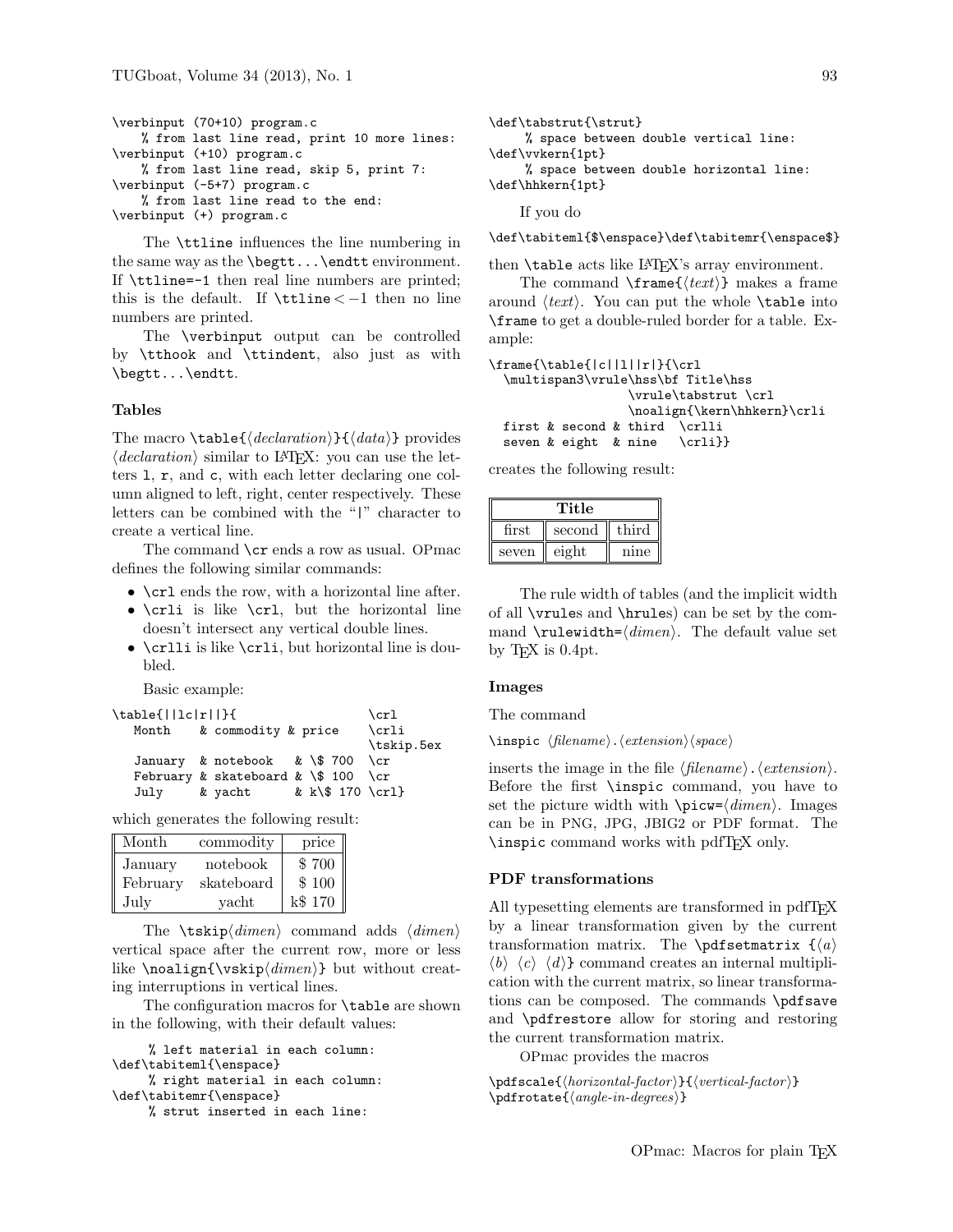These macros simply expand to the proper \pdfsetmatrix command.

### Footnotes and marginal notes

Plain TEX's macro \footnote is not redefined, but a new macro  $\mathcal{h}(text)$  is defined. The footnote mark is added automatically and it is numbered on each page from one. The  $\langle text \rangle$  is scaled by \typoscale[800/800]. The footnote mark is typeset with \def\thefnote{\$^{\locfnum}\$)} by default. Users can redefine this; for example:

#### \def\thefnote{\ifcase\locfnum\or \*\or\*\*\or\*\*\*\or\$^{\dag}\$\or \$^{\ddag}\$\or\$^{\dag\dag}\$\fi}

The \fnote macro is fully applicable only in "normal outer" paragraphs. It doesn't work inside boxes (tables for example). If you are in such a case, you can use  $\mathsf{hower}\rangle$  inside the box (only the footnote mark is generated). When the box is finished you then use  $\mathcal{\text{text}} \$  to define the text for footnote  $\langle number \rangle$ . The  $\langle number \rangle$ after \fnotemark has to be 1 if only one such command is in the box. The second \fnotemark inside the same box have to use the value 2 etc. The same number of \fnotetexts have to be defined after the box as the number of \fnotemarks inserted inside the box.

Marginal notes can be printed by the macro  $\mathcal{H}(text)$ . The  $\text{int}$  is placed in the right margin on odd pages and the left margin on even pages. This is done after a second TEX run because the relevant information is stored in an external file. If you want to place the notes only to a fixed margin, write \fixmnotes\right or \fixmnotes\left.

The  $\langle text \rangle$  is formatted as a little paragraph with maximal width  $\mathcal{S}$  ragged right in the left margins and ragged left in the right margins. The first line of this little paragraph is at the same height as the invisible mark created by \mnote in the current paragraph. Exceptions are possible via the \mnoteskip register. You can implement such exceptions to each \mnote manually, e.g., in a final printing so that margin notes do not overlap.

# **BIBTEXing**

The command  $\text{cite}(\text{label})$  makes citations of the form [42]. Multiple citation labels are also allowed, as in  $\text{cite}[\langle label1 \rangle, \langle label2 \rangle, \langle label3 \rangle]$  producing [15, 19, 26]. If  $\text{itions}$  is given at the beginning of the document then continuous sequences of numbers are collapsed: [3–5, 7, 9–11].

The printed numbers correspond to the same numbers generated in the list of references. This list can be created manually by  $\bib[\langle label \rangle]$  command for each entry. Example:

```
\bib[tbn] P. Olšák. {\it\TeX{}book naruby.}
          468~p. Brno: Konvoj, 1997.
\bib[tst] P. Olšák.
          {\it Typografický systém \TeX.}
          269~p. Praha: CSTUG, 1995.
```
There are two other possibilities which use BIBT<sub>EX</sub>. The first is based to the command

```
\usebibtex{hbib-basei}{hbst-stylei}
```
which creates the list of cited entries and entries indicated by  $\nabla \{label\}$ . After the first TEX run, \jobname.aux is created, so users have to run BIBT<sub>F</sub>X with the command bibtex  $\langle document \rangle$ . After a second T<sub>EX</sub> run, BIBT<sub>EX</sub>'s output is read, and after a third run all references are properly created.

The second possibility is based on a pregenerated .bbl file by BIBTFX. You can create the temporary file (mybase.tex, let's say) which looks like this:

```
\input opmac
\genbbl{hbib-basei}{hbst-stylei}
\end
```
After a first TEX run, mybase.aux is generated. Then you can run bibtex mybase which generates the .bbl file with all entries from the  $\langle bib\text{-}base\rangle$ .bib file. The second  $T_{FX}$  run on the file mybase.tex generates the printed form of the list of all bib entries with labels. Finally you can insert to your real document one of the following commands:

% print all entries from mybase.bbl (a=all): \usebbl/a mybase

```
% print only \cited and \nocited entries
   % sorted by mybase.bbl (b=bbl):
\usebbl/b mybase
   % print only \cited and \nocited entries
   % sorted by \cite-order (c=cite):
\usebbl/c mybase
```
Sometimes a pure LATEX command occurs (unfortunately) in a .bib database or BIBTFX style. OPmac users can define such commands in the \bibtexhook macro, which is expanded inside the group before the .bbl file is read. Example:

```
\def\bibtexhook{
   \def\emph##1{{\em##1}}
   \def\frac##1##2{{##1\over##2}}
}
```